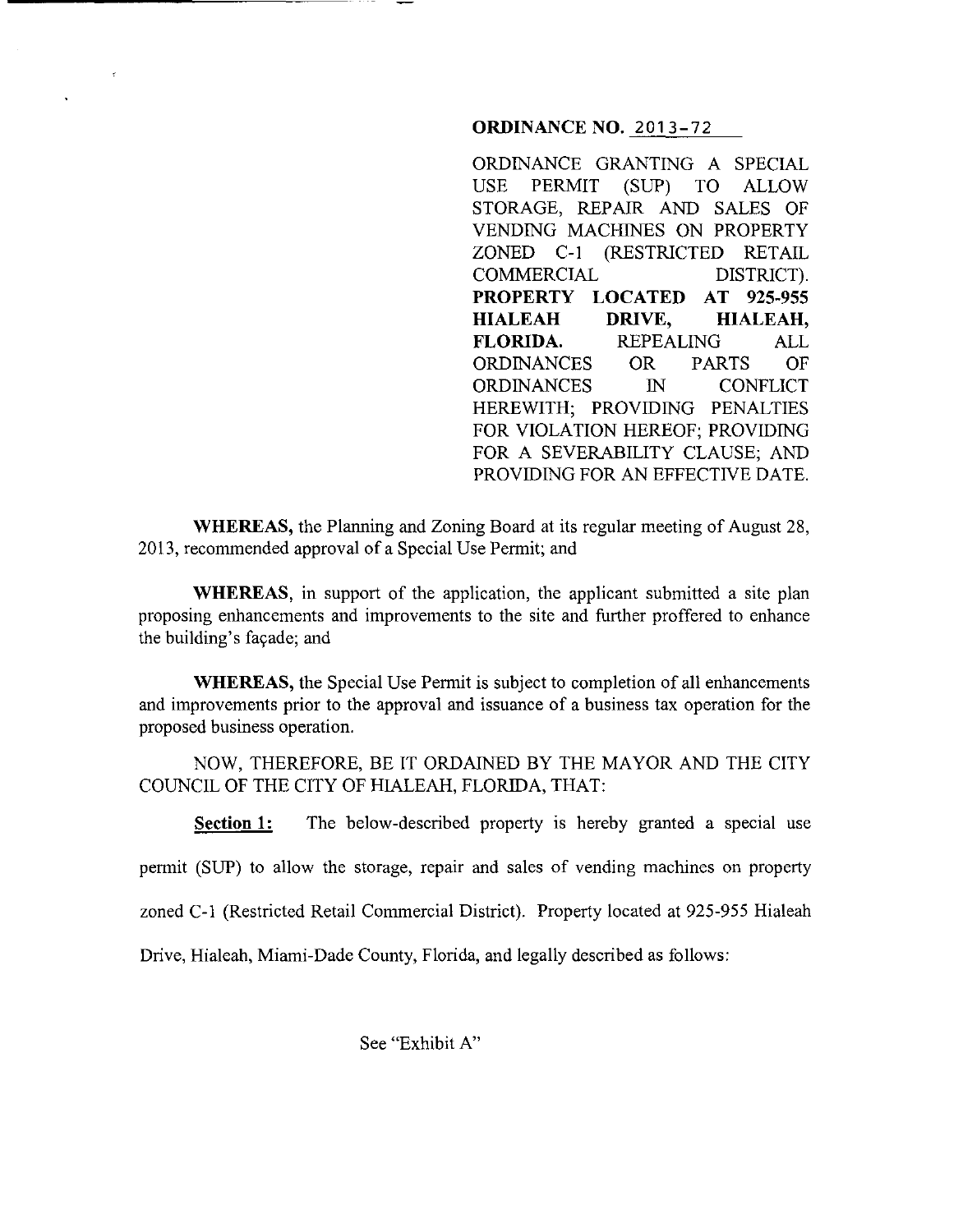#### **Section 2: Repeal of Ordinances in Conflict.**

All ordinances or parts of ordinances in conflict herewith are hereby repealed to the extent of such conflict.

## **Section 3: Penalties.**

Every person violating any provision of the Code or any ordinance, rule or regulation adopted or issued in pursuance thereof shall be assessed a civil penalty not to exceed \$500.00 within the discretion of the court or administrative tribunal having jurisdiction. Each act of violation and each day upon which any such violation shall occur shall constitute a separate offense. In addition to the penalty prescribed above, the city may pursue other remedies such as abatement of nuisance, injunctive relief, administrative adjudication and revocation of licenses or permits.

# **Section 4: Additional Penalties upon Violation of the Conditions of Use and/or Declaration of Restrictive Covenants.**

Any change of the terms and conditions of the use identified in this ordinance and as provided in the Declaration of Restrictive Covenants, will cause a revocation of the Special Use Permit and of the city occupational license issued in connection herewith and the property shall revert to the zoning classification without the benefit of the special use and associated variances.

## **Section 5: Severability Clause.**

If any phrase, clause, sentence, paragraph or section of this ordinance shall be declared invalid or unconstitutional by the judgment or decree of a court of competent jurisdiction, such invalidity or unconstitutionality shall not affect any of the remaining phrases, clauses, sentences, paragraphs or sections of this ordinance.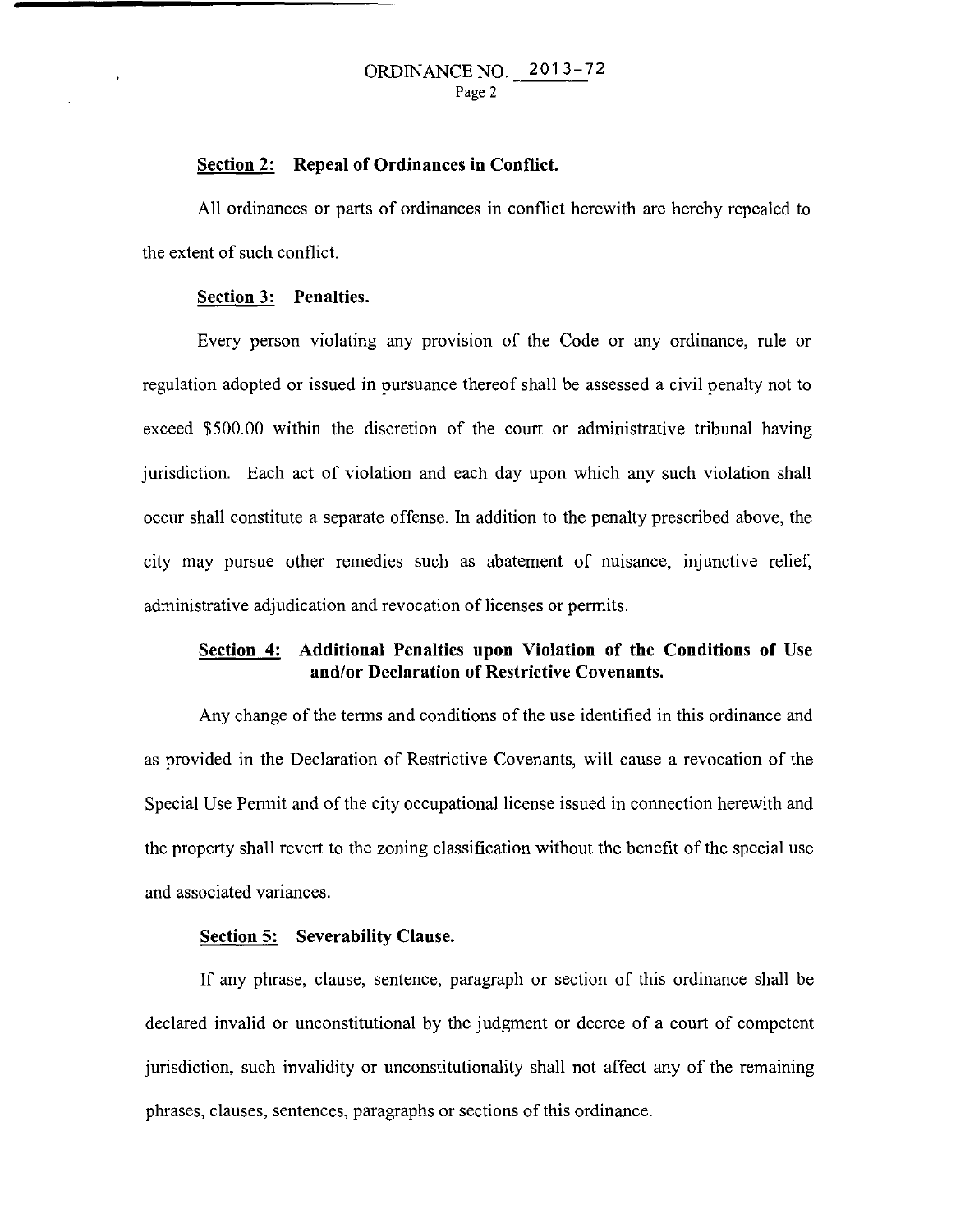# **Section 6: Effective Date.**

This ordinance shall become effective when passed by the City Council and signed by the Mayor or at the next regularly scheduled City Council meeting, if the Mayor's signature is withheld or if the City Council overrides the Mayor's veto.

PASSED and ADOPTED this 24 day of Sept , 2013. Isis Gar ez. Council<sup>1</sup>

Attest: Approved on this 26 day of September , 2013.

Marbelys L. Fatjo, Acting City

Experience Hernandez

Mayor Carlos Hernandez

Approved as to form and legal sufficiency:

William M. Grodnick, City Attorn

**S.\LEB\LEGISLATION\20l2-0RDINANCES\925HialeahDrive-SUPvendingmachines-PZAUG28.doc** 

Ordinance was adopted by a unanimous vote with Councilmembers, Caragol, Casals-Muñoz, Cue-Fuente, García-Martinez, Gonzalez, Hernandez and Lozano voting "Yes".